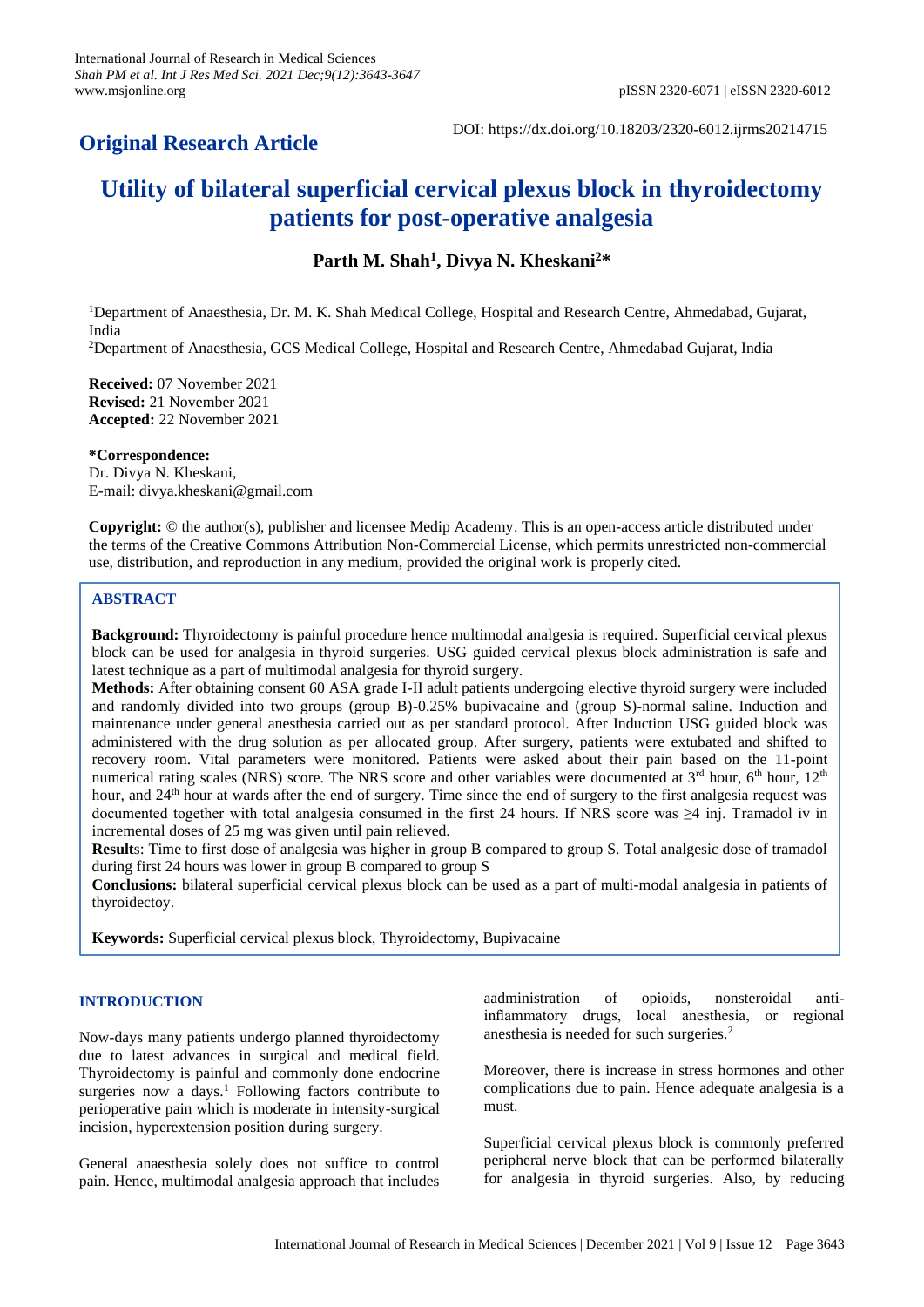analgesic requirements, the block yields stable operative conditions compared to general anesthesia alone.<sup>2</sup>

superficial cervical plexus (SCP), is a sensory neural plexus formed from the ventral rami of the first four cervical nerves (C1-C4). It emerges behind posterior border of sternomastoid muscle and supplies the skin overlying the neck, ear, angle of the mandible, shoulder, and clavicle.<sup>3</sup>

The cervical plexus includes also deep branches to the neck muscles and the phrenic nerve (C3, C4, and C5) in addition to communicating branches to the superior cervical sympathetic ganglion, hypoglossal, and spinal accessory nerves.<sup>4</sup>

Nausea, vomiting are common postoperative complications following thyroid surgery. Superficial cervical plexus block aids in reduction of use of narcotic analgesia perioperatively in such patients USG guided approach of cervical plexus block administration is the latest preferred technique.<sup>5</sup>

The aim of this study is to assess the efficacy of USG guided bilateral cervical plexus block for thyroid surgeries as a part of multimodal analgesia and its analgesic efficacy in need of postoperative analgesia dosage.

### **METHODS**

It is a randomized prospective triple blind study as the anaesthesiologist not involved in the study filled the drug for the block as per the group allocation, the pain score and analgesic requirements were observed by another anaesthetist and the 3rd anaesthetist performed the block.

The study was conducted at Dr. M. K. Shah medical college, hospital and research centre (SMS multispecialty hospital) from June 2019 to June 2021.

After obtaining written and informed consent and institutional ethical approval, we studied 60 patients undergoing elective thyroid surgeries.

The inclusion criteria were patients with ASA status I-II, adults of either sex belonging to age 18 to 65 years undergoing elective thyroid surgery with euthyroid status confirmed with thyroid function tests (TSH, Free Triiodothyronine and thyroxine) under general anaesthesia.

Patients excluded for the study were those with refusal of consent, ASA 3, 4, H/o allergy to local anaesthetics, infection at puncture site, pregnancy, altered coagulopathy, previous cervical surgery and those who had intolerance due to chronic increases consumption of opioid.

Owing to limited sensory territory blocked by the bilateral superficial cervical plexus block, patients having substernal goitres or requiring thyroidectomy with lymph node dissection were also excluded from the study.

They were randomly divided by computer-generated tables into two groups to receive 0.25% bupivacaine 15 ml (group B) and normal saline 15 ml (group S) as control respectively.

All patients were pre operatively evaluated, optimized so as to achieve euthyroid status and on obtaining written and informed consent were kept nil by mouth.

In order to secure blinding, an independent anesthesiologist not participating in this study or data collection was made to read the number contained in the envelope and instructed to prepare the anaesthetic cocktail according to the assigned group.

Another anesthesiologist managed the anaesthesia to patients participating in the study.

Before induction of general anesthesia, standard monitors were attached.

Induction of general anesthesia was carried out as per routine protocol, premedicated with inj glycopyrollate 0.04 mg/kg iv, inj ondansetron 0.1 mg/kg iv, inj. Midazolam 1mg iv, inj. Fentanyl 2 mcg/kg iv propofol 1- 2 mg/kg as induction agent, succinylcholine 2 mg/kg iv for intubation with appropriate sized cuffed endotracheal tube, neuromuscular blockade with loading dose of atracurium 0.5 mg/kg and intermittent dosage at regular intervals 0.1 mg/kg v, and fentanyl 1 mcg/kg. Maintenance with mixture of oxygen,  $N_2O$  and sevoflurane as inhalational agent.

Immediately after confirmation of proper placement of endotracheal tube and its fixation, the block was administered with the drug solution as per allocated group.

Group B: 0.25% bupivacaine 15 ml solution and group S: 0.9% normal saline 15 ml solution. The bilateral superficial cervical plexus block was performed in a supine position, with head turned to either side for the bilateral block. The ultrasound screen was positioned on contralateral side to the clinician, and transducer directional marker is medial. Under complete aseptic and antiseptic technique, a high-frequency linear transducer (6-13 MHz) to be placed in transverse plane on the anterior neck at the level of the midpoint of the line connecting the mastoid process with the insertion of the sternal head of sternocleidomastoid muscle (SCM). The goal was to guide the needle tip from lateral to medial just under tapering posterolateral edge of the SCM to the fascial plane under the SCM just above the levator scapulae muscle. After confirmatory of the aspiration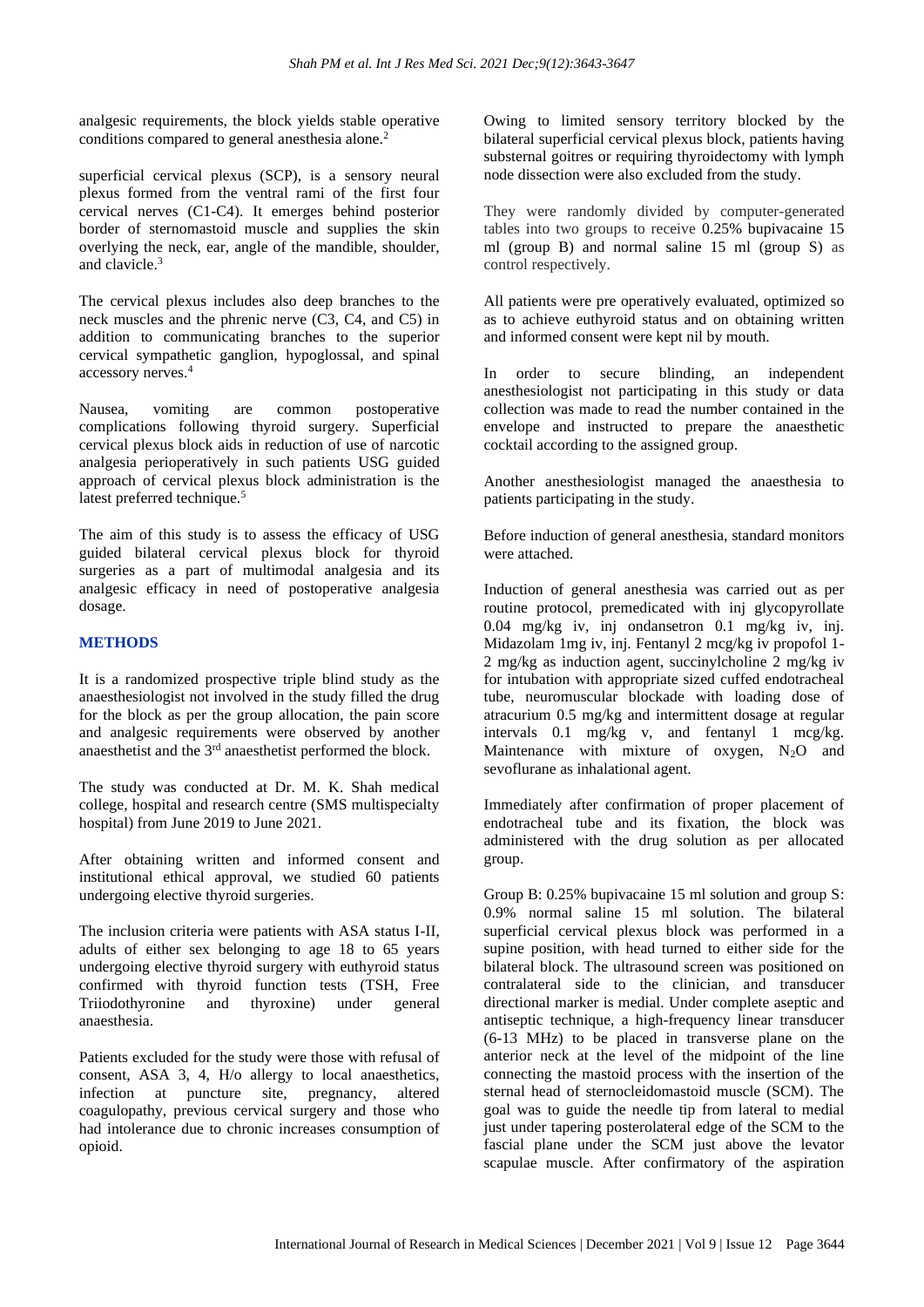test, the LA injection was injected according to the group under visualization.<sup>6</sup>

Time of block administration was noted in minutes on completion of surgery, patients were extubated on regain of consciousness and reflexes and shifted to recovery room vital parameters were monitored.

patients were then asked about their pain based on the 11 point NRS score as soon as the patient responded to verbal command. The NRS score and other variables were documented at  $3<sup>rd</sup>$  hour,  $6<sup>th</sup>$  hour,  $12<sup>th</sup>$  hour, and  $24<sup>th</sup>$ hour at wards after the end of surgery. Time since the end of surgery to the first analgesia request was documented together with total analgesia consumed in the first 24 hours.

If NRS score was ≥4 or if baseline parameters rise >20% in recovery room inj. tramadol iv in incremental doses of 25 mg was given gradually until pain relieved.

Statistical analysis was done using the SPSS version 20 software. Comparison of numerical data among both groups was done using unpaired student t test and Man Whitney test. Categorical variables were described and the statistical difference between groups was tested using the chi-square test. A value <  $0.05$  with a power of 80% was considered statistically significant.

## **RESULTS**

A total of 60 patients (30 on each group) were included in the study. There was no statistical difference between two groups with respect to demographic variables.

#### **Table 1: Demographic data, (n=30).**

| <b>Variables</b>              | <b>Group B</b> | <b>Group S</b> | P value |
|-------------------------------|----------------|----------------|---------|
| Age (years)                   | 34             | 36             | >0.05   |
| Height (cm)                   | 163.4          | 166.2          | >0.05   |
| Weight (kg)                   | 71.4           | 72.7           | >0.05   |
| Sex (M: F)                    | 18:12          | 16:14          | >0.05   |
| <b>Duration of</b><br>surgery | 181.4          | 183.5          | >0.05   |
| <b>ASA 1:2</b>                | 16:14          | 18:12          | >0.05   |

#### **Table 2: NRS score, (n=30).**

| <b>Variables</b>                     | <b>Group B</b> | <b>Group S</b> | <b>P</b> value |
|--------------------------------------|----------------|----------------|----------------|
| At recovery                          | 3              | 5              |                |
| At 3rd post-<br>op hour              | 2              | 5              |                |
| At 6 <sup>th</sup> post-op<br>hour   | っ              | 5              | < 0.05         |
| At 12 <sup>th</sup> post-<br>op hour |                |                |                |
| At 24th post-<br>op hour             |                |                |                |

The median and interquartile range between groups, the median NRS score was low in group B at recovery room, 3<sup>rd</sup>, 6<sup>th</sup>, 12<sup>th</sup>, and 24<sup>th</sup> hour. The Mann-Whitney test was applied and significant statistical difference was noted at all time between block and control groups.

#### **Table 3: Time to first rescue analgesia, (n=30).**

| Variable             | <b>Group B</b> | <b>Group S</b> | P value  |
|----------------------|----------------|----------------|----------|
| Time to first        |                |                |          |
| rescue<br>analgesia, | 340 (510)      | 160 (280)      | < 0.0001 |
| (min)                |                |                |          |

There median time to first dose of rescue analgesia was higher in group B as compared to group S with  $p<0.0001$ (highly statistically significant).

#### **Table 4: Total analgesia consumption within 24 hours, (n=30).**

| <b>Variables</b>               | <b>Group B</b> | <b>Group S</b> | <b>P</b> value |
|--------------------------------|----------------|----------------|----------------|
| <b>Tramadol mg</b><br>(IV)     | 0(50)          | $75(25-150)$   | < 0.0001       |
| <b>Diclofenac</b><br>$mg$ (IM) | 75 (75)        | 75 (75)        | 0.78           |

The total analgesic dose of tramadol during first 24 hours was lower in group B as compared to group S with p<0.0001. However, the diclofenac consumption was quite similar in both groups

#### **DISCUSSION**

In our study, we demonstrated USG guided bilateral superficial cervical plexus block, performed immediately after the induction of general anaesthesia in patients undergoing thyroid surgery.

In our study we performed bilateral superficial cervical plexus block prior to the incision and after intubation to act as both intraoperative and postoperative analgesia

Performing the block post-surgery increases the analgesic requirement in the postoperative recovery unit due to the slow-acting nature (>20 min) of bupivacaine. Hence timing of block administration in our study is prior to incision.

The demographic variables in both the group were comparable (Table 1) with no significant difference between them.

In our study the median pain score (NRS) at frequent and regular time intervals in postoperative period was significantly lower in group B (block group) as compared to group S. Pain score was observed at  $3<sup>rd</sup>$ ,  $6<sup>th</sup>$ ,  $12<sup>th</sup>$  and  $24<sup>th</sup>$  postoperative hour and the p value at all times was <0.05 (statistically significant) (Table 2).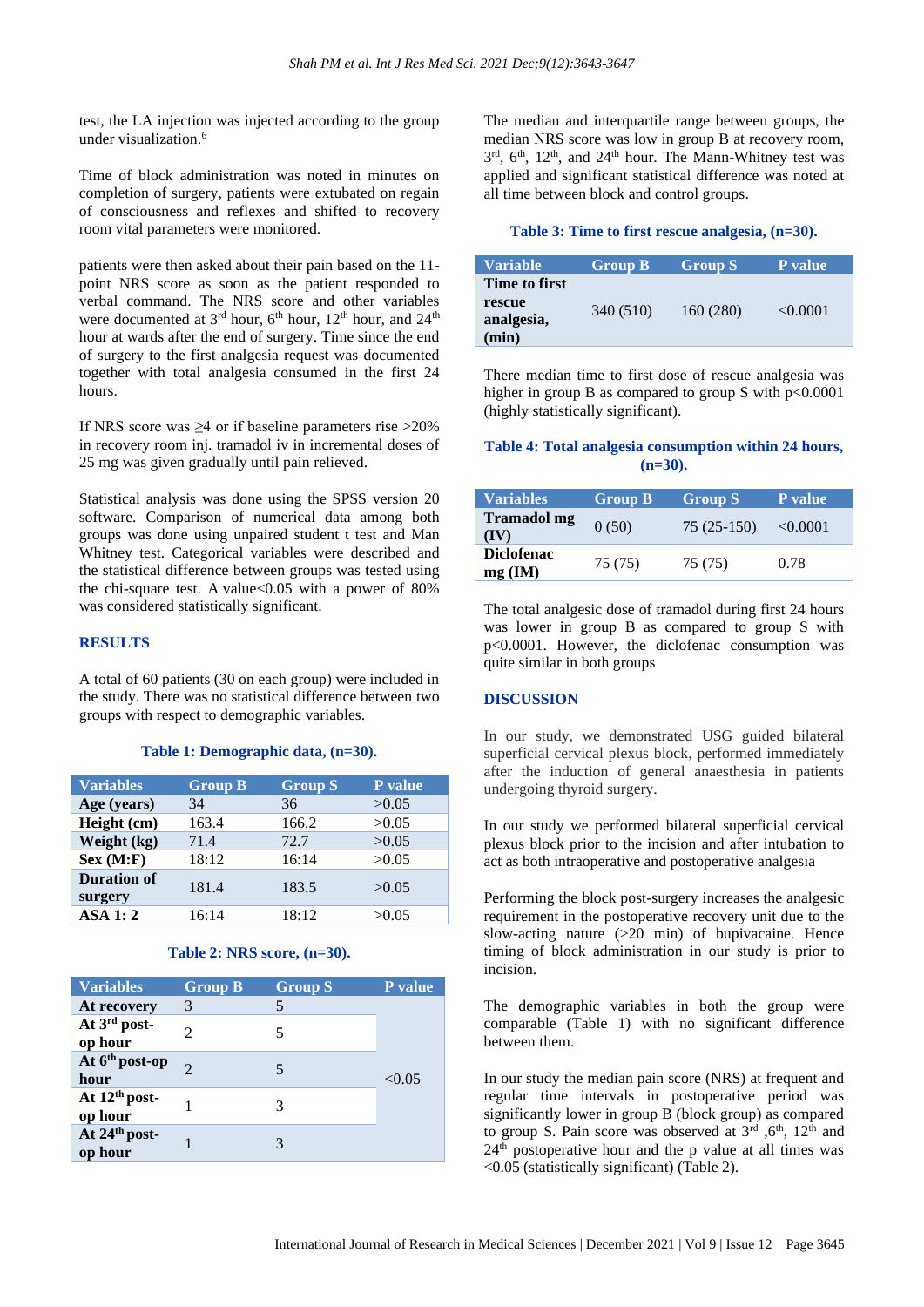This proves the potency of 0.25% bupivacaine administered under USG guided Superficial cervical plexus block as analgesic agent.

Our study results are in concurrence with the research carried out by Winstanley et al in France where the block group with 0.487% ropivacaine had lower pain score as compared to the control group. In this study we did not notice a significant difference in the immediate recovery room (PACU) pain score difference due to the difference in drug (ropivacaine) used as compared to ours.<sup>7</sup>

Aweke et al in their study entitled "Effectiveness of Bilateral Superficial Cervical Plexus Block as Part of Postoperative Analgesia for Patients Undergoing Thyroidectomy used 0.25% bupivacaine as sole agent and concluded that median postoperative pain score (NRS) was 3 and 5 in block and control group respectively. Statistically significant difference at 6<sup>th</sup>,  $12<sup>th</sup>$ , and  $24<sup>th</sup>$  hour in the bilateral superficial cervical plexus block group compared to the control group was observed.<sup>9</sup>

Time to first rescue analgesia was calculated from the time of completion of surgery to the time of administration of first dose of analgesia. The median time in group B is 340 (170-700) mins as compared to group S 160 (60-340) mins with p<0.001 (highly statistically significant).

Aweke et al similar to our study used 0.25% bupivacaine had similar observations where the median time to request of first dose of rescue analgesia (IQR) is 360 min (190-720) versus 180 (65-360) between block and control groups, respectively.<sup>9</sup>

Hsieh et al studied "bilateral superficial cervical plexus block combined with general anaesthesia administered in thyroid operations," and found median time of 410.1 (15- 1050) minutes in the treatment group with levobupivacaine and 360.8 (15-870) minutes in the treatment group with bupivacaine 0.5% in comparison to the placebo group with NS was  $82.1$  (15-259) minutes.<sup>10</sup>

Delayed time to first dose of rescue analgesia and lower pain scores in block group patients can help to justify that Superficial cervical plexus block is quite sufficient for analgesia for thyroid surgery.

Total analgesic consumption in both groups during postoperative period was studied. The median (IQR) injection tramadol was 0 (0-50) mg in group B (block group) compared to 75 (25-150) mg in the control group (group S) during first 24 hours postoperatively with p<0.0001 (highly significant).

However, we also observed that the median (IQR) diclofenac consumption during first 24 hours postoperatively was not statistically significant among both groups.

Aweke et al in his study results mentioned that the median (IQR) tramadol was 0 (0-50) mg in the block group compared to 100 (25-150) mg in control group.<sup>9</sup>

Research undertaken in Turkey shows that median tramadol consumption was lower in the treatment group compared to the control group,  $0$  (0-50) versus  $\overline{40}$  (0-180) mg, respectively.<sup>10</sup>

In our study we administered tramadol as analgesic agent. Moreover, the opioid conversion factor suggested in several studies, a 100 mg of tramadol could deliver equal analgesic potency as 10 mg of morphine. Hence our study has an overall generalised comparable result. $11,12$ 

Bilateral superficial cervical plexus block was preferred in this present study as it provides an efficient analgesia and can be applied bilaterally. None of the common complications, such as hematoma, nerve damage, or infection, were observed in the patients.

Above all advantages emphasize the fact that superficial cervical plexus block is a low-risk technique with least complications.<sup>13</sup> In conclusion, USG guided superficial cervical plexus block decreases the analgesic requirement in patients during and following thyroid surgery as it provides real-time visualization of anatomical structures and needle movement and has decreased the complication rates $14-17$ 

The limitations of our study were that we couldn't study the impact of the block on intraoperative analgesia and anesthetic requirements.

## **CONCLUSION**

In a nut shell it can be stated that bilateral superficial cervical plexus block significantly reduces pain scores, total postoperative analgesic consumption and prolongs the time to rescue analgesia.

Hence, USG guided bilateral superficial cervical plexus block is simple, effective regional block that can be administered with 0.25% bupivacaine for pain management as a part of multi-modal analgesia in the first 24 post-operative hours. The USG guided cervical plexus block with 0.25%bupivcaine reduces the performance time, and complications related to vascular puncture and provides faster onset, longer duration of the analgesia.

*Funding: No funding sources Conflict of interest: None declared Ethical approval: The study was approved by the Institutional Ethics Committee*

## **REFERENCES**

1. Mayhew D. Analgesic efficacy of bilateral superficial cervical plexus block for thyroid surgery: